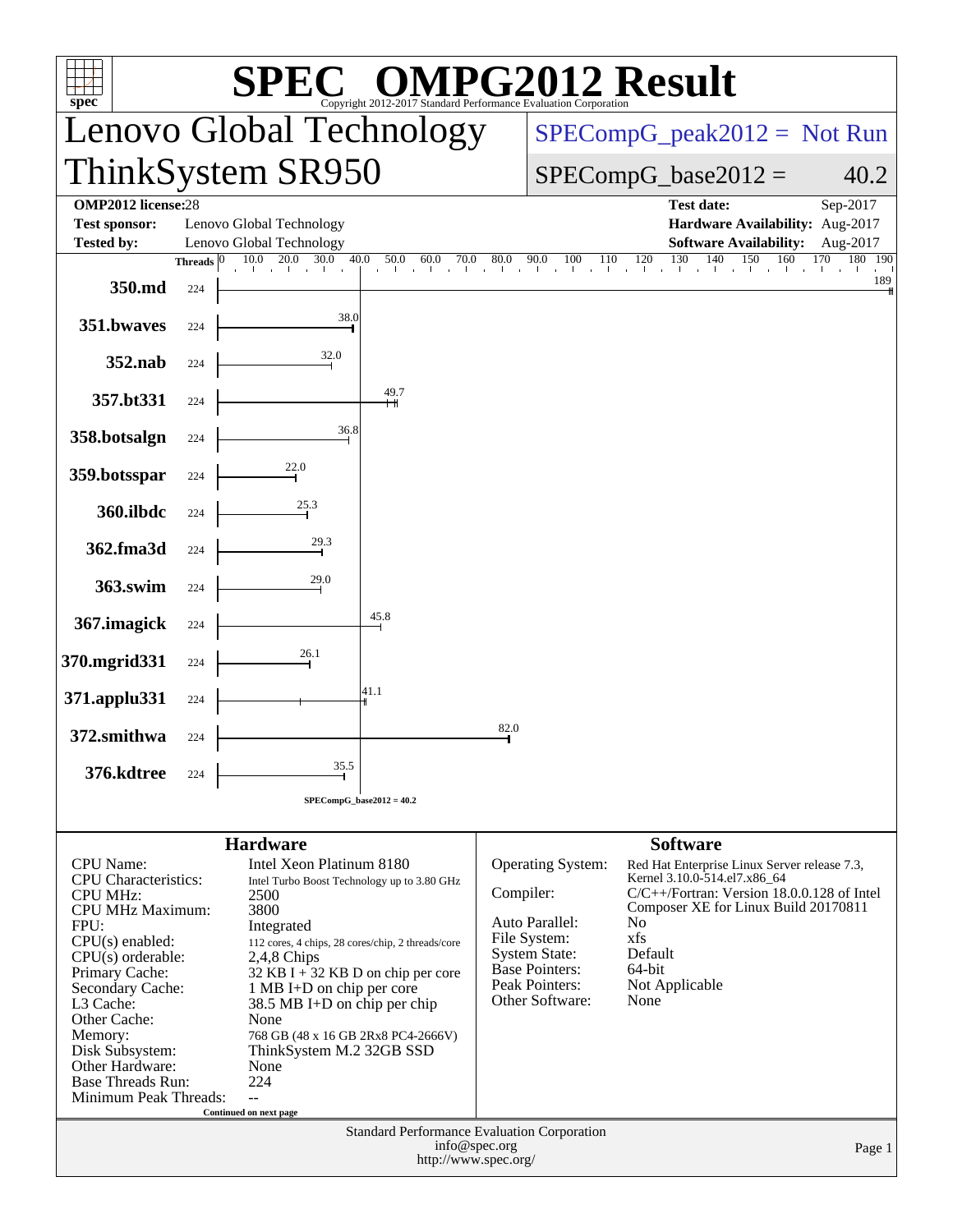

## Lenovo Global Technology ThinkSystem SR950

[SPECompG\\_peak2012 =](http://www.spec.org/auto/omp2012/Docs/result-fields.html#SPECompGpeak2012) Not Run

### $SPECompG_base2012 = 40.2$  $SPECompG_base2012 = 40.2$

**[OMP2012 license:](http://www.spec.org/auto/omp2012/Docs/result-fields.html#OMP2012license)**28 **[Test date:](http://www.spec.org/auto/omp2012/Docs/result-fields.html#Testdate)** Sep-2017

[Test sponsor:](http://www.spec.org/auto/omp2012/Docs/result-fields.html#Testsponsor) Lenovo Global Technology **[Hardware Availability:](http://www.spec.org/auto/omp2012/Docs/result-fields.html#HardwareAvailability)** Aug-2017

**[Tested by:](http://www.spec.org/auto/omp2012/Docs/result-fields.html#Testedby)** Lenovo Global Technology **[Software Availability:](http://www.spec.org/auto/omp2012/Docs/result-fields.html#SoftwareAvailability)** Aug-2017

[Maximum Peak Threads:](http://www.spec.org/auto/omp2012/Docs/result-fields.html#MaximumPeakThreads) --

**[Results Table](http://www.spec.org/auto/omp2012/Docs/result-fields.html#ResultsTable)**

|                  | <b>Base</b>                                                                                                                                                                                                                                                                                                                                                                                                            |                                                                                                 |       |                          |       |            |                                       | <b>Peak</b>                                 |                        |              |                                                                                                                                                                                                                                                                                                                |              |                |              |
|------------------|------------------------------------------------------------------------------------------------------------------------------------------------------------------------------------------------------------------------------------------------------------------------------------------------------------------------------------------------------------------------------------------------------------------------|-------------------------------------------------------------------------------------------------|-------|--------------------------|-------|------------|---------------------------------------|---------------------------------------------|------------------------|--------------|----------------------------------------------------------------------------------------------------------------------------------------------------------------------------------------------------------------------------------------------------------------------------------------------------------------|--------------|----------------|--------------|
| <b>Benchmark</b> | <b>Threads</b> Seconds                                                                                                                                                                                                                                                                                                                                                                                                 |                                                                                                 | Ratio | <b>Seconds</b>           | Ratio | Seconds    | Ratio                                 |                                             | <b>Threads Seconds</b> | <b>Ratio</b> | <b>Seconds</b>                                                                                                                                                                                                                                                                                                 | <b>Ratio</b> | <b>Seconds</b> | <b>Ratio</b> |
| 350.md           | 224                                                                                                                                                                                                                                                                                                                                                                                                                    | 24.4                                                                                            | 190   | 24.5                     | 189   | 24.5       | 189                                   |                                             |                        |              |                                                                                                                                                                                                                                                                                                                |              |                |              |
| 351.bwayes       | 224                                                                                                                                                                                                                                                                                                                                                                                                                    | 119                                                                                             | 38.2  | 119                      | 38.0  | 120        | 37.9                                  |                                             |                        |              |                                                                                                                                                                                                                                                                                                                |              |                |              |
| $352$ .nab       | 224                                                                                                                                                                                                                                                                                                                                                                                                                    | 122                                                                                             | 32.0  | 122                      | 32.0  | 122        | 32.0                                  |                                             |                        |              |                                                                                                                                                                                                                                                                                                                |              |                |              |
| 357.bt331        | 224                                                                                                                                                                                                                                                                                                                                                                                                                    | 99.4                                                                                            | 47.7  | 94.0                     | 50.4  | 95.3       | 49.7                                  |                                             |                        |              |                                                                                                                                                                                                                                                                                                                |              |                |              |
| 358.botsalgn     | 224                                                                                                                                                                                                                                                                                                                                                                                                                    | 118                                                                                             | 36.8  | 118                      | 36.8  | 118        | 36.8                                  |                                             |                        |              |                                                                                                                                                                                                                                                                                                                |              |                |              |
| 359.botsspar     | 224                                                                                                                                                                                                                                                                                                                                                                                                                    | 239                                                                                             | 22.0  | 238                      | 22.1  | 241        | 21.8                                  |                                             |                        |              |                                                                                                                                                                                                                                                                                                                |              |                |              |
| 360.ilbdc        | 224                                                                                                                                                                                                                                                                                                                                                                                                                    | 141                                                                                             | 25.2  | 141                      | 25.3  | 141        | 25.3                                  |                                             |                        |              |                                                                                                                                                                                                                                                                                                                |              |                |              |
| 362.fma3d        | 224                                                                                                                                                                                                                                                                                                                                                                                                                    | 129                                                                                             | 29.4  | 130                      | 29.3  | <b>130</b> | 29.3                                  |                                             |                        |              |                                                                                                                                                                                                                                                                                                                |              |                |              |
| $363$ .swim      | 224                                                                                                                                                                                                                                                                                                                                                                                                                    | 157                                                                                             | 28.9  | 156                      | 29.0  | 156        | 29.0                                  |                                             |                        |              |                                                                                                                                                                                                                                                                                                                |              |                |              |
| 367.imagick      | 224                                                                                                                                                                                                                                                                                                                                                                                                                    | 153                                                                                             | 46.0  | 154                      | 45.8  | 153        | 45.8                                  |                                             |                        |              |                                                                                                                                                                                                                                                                                                                |              |                |              |
| 370.mgrid331     | 224                                                                                                                                                                                                                                                                                                                                                                                                                    | 169                                                                                             | 26.1  | 170                      | 26.1  | 172        | 25.7                                  |                                             |                        |              |                                                                                                                                                                                                                                                                                                                |              |                |              |
| 371.applu331     | 224                                                                                                                                                                                                                                                                                                                                                                                                                    | 147                                                                                             | 41.1  | 145                      | 41.8  | 261        | 23.2                                  |                                             |                        |              |                                                                                                                                                                                                                                                                                                                |              |                |              |
| 372.smithwa      | 224                                                                                                                                                                                                                                                                                                                                                                                                                    | 65.4                                                                                            | 82.0  | 65.3                     | 82.1  | 65.6       | 81.8                                  |                                             |                        |              |                                                                                                                                                                                                                                                                                                                |              |                |              |
| 376.kdtree       | 224                                                                                                                                                                                                                                                                                                                                                                                                                    | 126                                                                                             | 35.6  | 127                      | 35.5  | 127        | 35.5                                  |                                             |                        |              |                                                                                                                                                                                                                                                                                                                |              |                |              |
|                  |                                                                                                                                                                                                                                                                                                                                                                                                                        |                                                                                                 |       |                          |       |            |                                       |                                             |                        |              | Results appear in the order in which they were run. Bold underlined text indicates a median measurement.                                                                                                                                                                                                       |              |                |              |
|                  | running on tvan.labs.lenovo.com Sat Sep 16 23:06:27 2017<br>This section contains SUT (System Under Test) info as seen by<br>some common utilities. To remove or add to this section, see:<br>http://www.spec.org/omp2012/Docs/config.html#sysinfo<br>From /proc/cpuinfo<br>model name: $Intel(R)$ Xeon $(R)$ Platinum 8180 CPU @ 2.50GHz<br>following excerpts from /proc/cpuinfo might not be reliable.<br>caution.) | 224 "processors"<br>cpu cores $: 28$<br>siblings : 56<br>25 26 27 28 29 30<br>25 26 27 28 29 30 |       | 4 "physical id"s (chips) |       |            |                                       |                                             |                        |              | cores, siblings (Caution: counting these is hw and system dependent.<br>physical 0: cores 0 1 2 3 4 5 6 8 9 10 11 12 13 14 16 17 18 19 20 21 22 24<br>physical 1: cores 0 1 2 3 4 5 6 8 9 10 11 12 13 14 16 17 18 19 20 21 22 24<br>physical 2: cores 0 1 2 3 4 5 6 8 9 10 11 12 13 14 16 17 18 19 20 21 22 24 | Use with     | The            |              |
|                  |                                                                                                                                                                                                                                                                                                                                                                                                                        | 25 26 27 28 29 30                                                                               |       |                          |       |            | Continued on next page                |                                             |                        |              |                                                                                                                                                                                                                                                                                                                |              |                |              |
|                  |                                                                                                                                                                                                                                                                                                                                                                                                                        |                                                                                                 |       |                          |       |            |                                       | Standard Performance Evaluation Corporation |                        |              |                                                                                                                                                                                                                                                                                                                |              |                |              |
|                  |                                                                                                                                                                                                                                                                                                                                                                                                                        |                                                                                                 |       |                          |       |            | info@spec.org<br>http://www.spec.org/ |                                             |                        |              |                                                                                                                                                                                                                                                                                                                |              |                | Page 2       |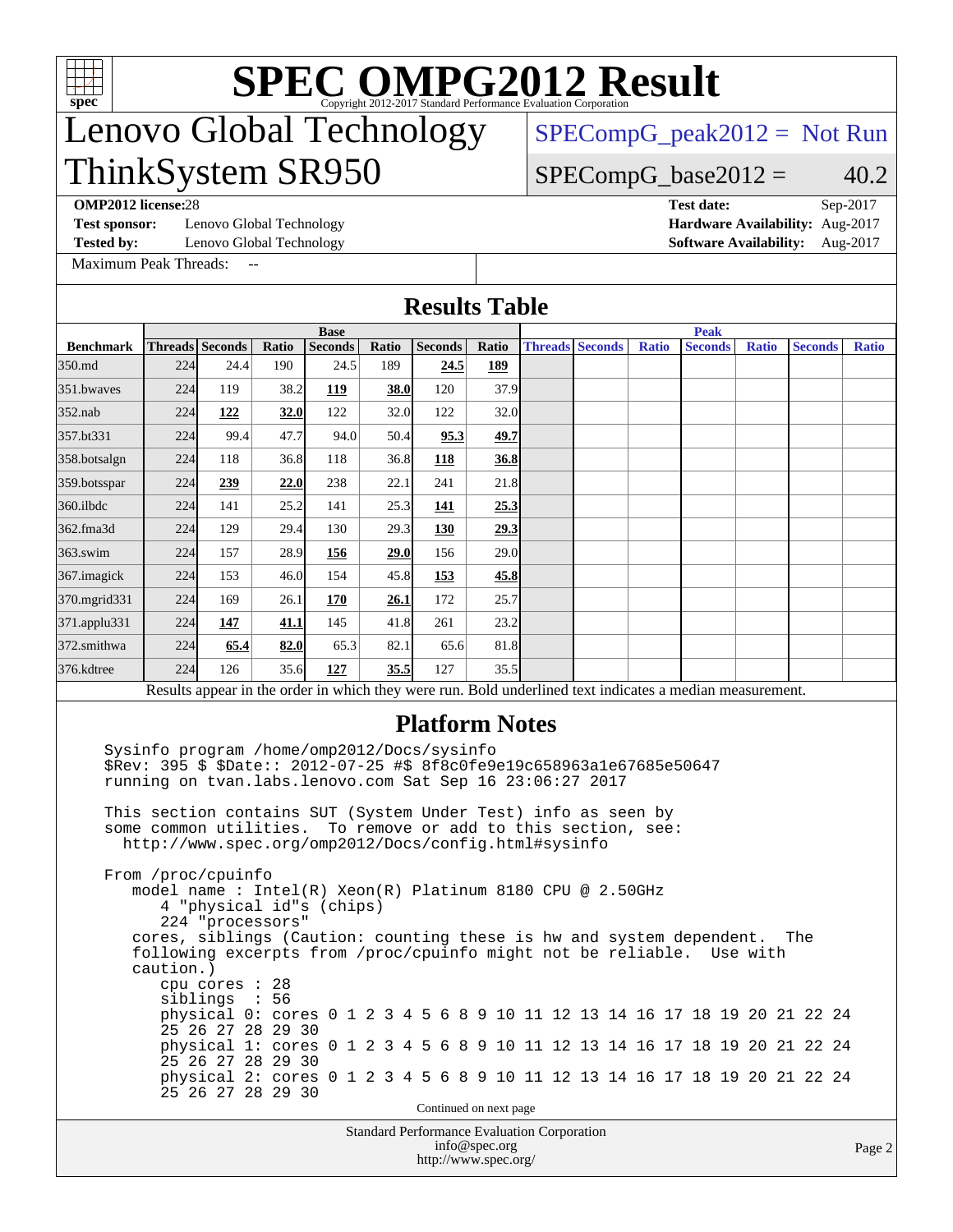

Lenovo Global Technology ThinkSystem SR950

 $SPECompG_peak2012 = Not Run$  $SPECompG_peak2012 = Not Run$ 

 $SPECompG_base2012 = 40.2$  $SPECompG_base2012 = 40.2$ 

### **[OMP2012 license:](http://www.spec.org/auto/omp2012/Docs/result-fields.html#OMP2012license)**28 **[Test date:](http://www.spec.org/auto/omp2012/Docs/result-fields.html#Testdate)** Sep-2017

**[Test sponsor:](http://www.spec.org/auto/omp2012/Docs/result-fields.html#Testsponsor)** Lenovo Global Technology **[Hardware Availability:](http://www.spec.org/auto/omp2012/Docs/result-fields.html#HardwareAvailability)** Aug-2017 **[Tested by:](http://www.spec.org/auto/omp2012/Docs/result-fields.html#Testedby)** Lenovo Global Technology **[Software Availability:](http://www.spec.org/auto/omp2012/Docs/result-fields.html#SoftwareAvailability)** Aug-2017

### **[Platform Notes \(Continued\)](http://www.spec.org/auto/omp2012/Docs/result-fields.html#PlatformNotes)**

 physical 3: cores 0 1 2 3 4 5 6 8 9 10 11 12 13 14 16 17 18 19 20 21 22 24 25 26 27 28 29 30 cache size : 39424 KB From /proc/meminfo<br>MemTotal: 791977888 kB HugePages\_Total: 0<br>Hugepagesize: 2048 kB Hugepagesize: From /etc/\*release\* /etc/\*version\* os-release: NAME="Red Hat Enterprise Linux Server" VERSION="7.3 (Maipo)" ID="rhel" ID\_LIKE="fedora" VERSION\_ID="7.3" PRETTY\_NAME="Red Hat Enterprise Linux Server 7.3 (Maipo)" ANSI\_COLOR="0;31" CPE\_NAME="cpe:/o:redhat:enterprise\_linux:7.3:GA:server" redhat-release: Red Hat Enterprise Linux Server release 7.3 (Maipo) system-release: Red Hat Enterprise Linux Server release 7.3 (Maipo) system-release-cpe: cpe:/o:redhat:enterprise\_linux:7.3:ga:server uname -a: Linux tvan.labs.lenovo.com 3.10.0-514.el7.x86\_64 #1 SMP Wed Oct 19 11:24:13 EDT 2016 x86\_64 x86\_64 x86\_64 GNU/Linux run-level 3 Sep 15 22:02 SPEC is set to: /home/omp2012 Filesystem Type Size Used Avail Use% Mounted on<br>
/dev/mapper/rhel-root xfs 26G 20G 6.3G 76% / /dev/mapper/rhel-root xfs Additional information from dmidecode: BIOS Lenovo -[PSE105V-1.00]- 08/11/2017 Memory: 48x NO DIMM NO DIMM 48x Samsung M393A2K43BB1-CTD 16 GB 2666 MHz 2 rank (End of data from sysinfo program)

### **[General Notes](http://www.spec.org/auto/omp2012/Docs/result-fields.html#GeneralNotes)**

```
 =========================================================================
 General base OMP Library Settings
   ENV_KMP_AFFINITY=compact,1
 =========================================================================
 General OMP Library Settings
   KMP_LIBRARY=turnaround
   KMP_STACKSIZE=16G
                                   Continued on next page
```
Standard Performance Evaluation Corporation [info@spec.org](mailto:info@spec.org) <http://www.spec.org/>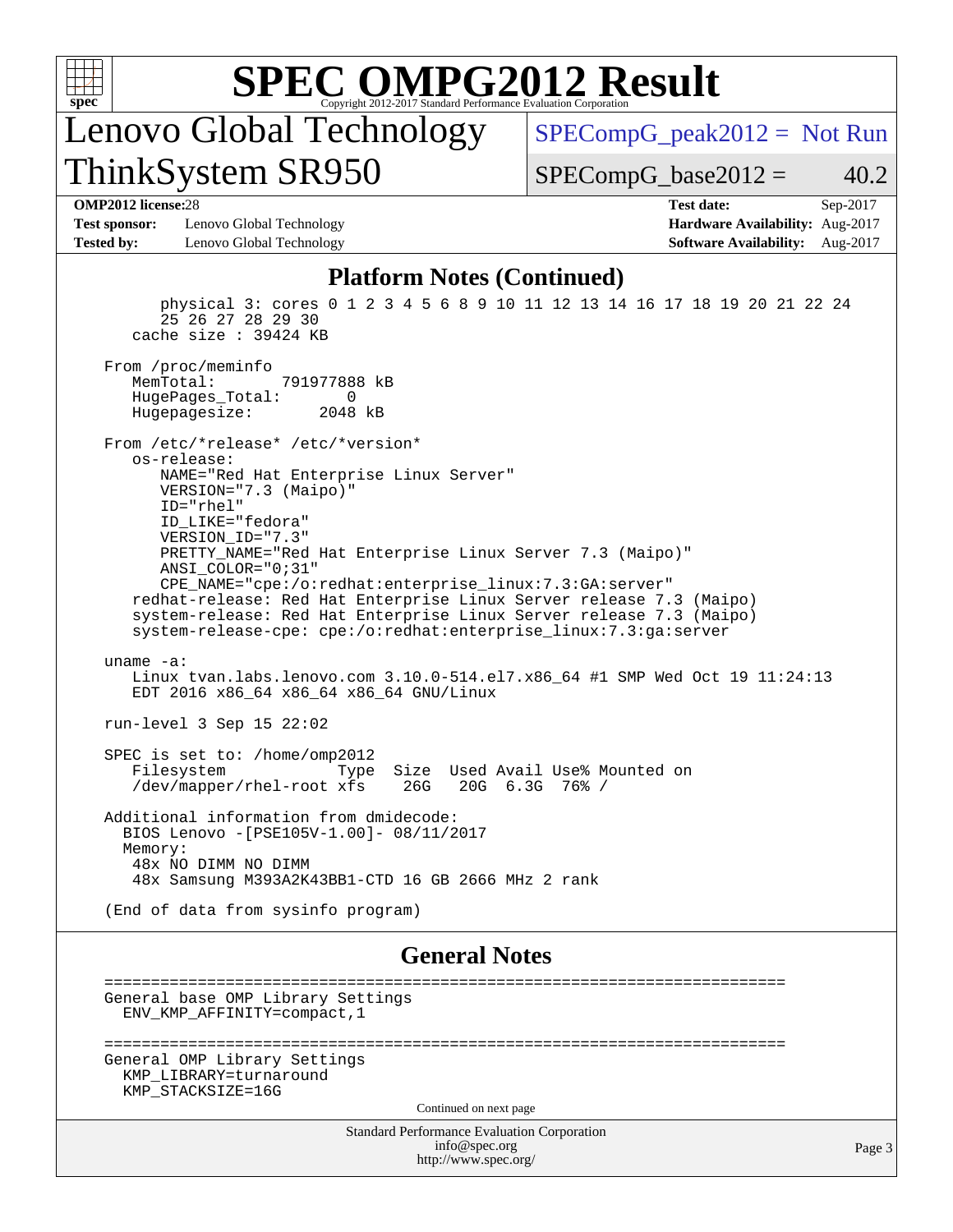

## Lenovo Global Technology ThinkSystem SR950

 $SPECompG_peak2012 = Not Run$  $SPECompG_peak2012 = Not Run$ 

 $SPECompG_base2012 = 40.2$  $SPECompG_base2012 = 40.2$ 

**[Test sponsor:](http://www.spec.org/auto/omp2012/Docs/result-fields.html#Testsponsor)** Lenovo Global Technology **[Hardware Availability:](http://www.spec.org/auto/omp2012/Docs/result-fields.html#HardwareAvailability)** Aug-2017 **[Tested by:](http://www.spec.org/auto/omp2012/Docs/result-fields.html#Testedby)** Lenovo Global Technology **[Software Availability:](http://www.spec.org/auto/omp2012/Docs/result-fields.html#SoftwareAvailability)** Aug-2017

**[OMP2012 license:](http://www.spec.org/auto/omp2012/Docs/result-fields.html#OMP2012license)**28 **[Test date:](http://www.spec.org/auto/omp2012/Docs/result-fields.html#Testdate)** Sep-2017

### **[General Notes \(Continued\)](http://www.spec.org/auto/omp2012/Docs/result-fields.html#GeneralNotes)**

 KMP\_BLOCKTIME=infinite OMP\_DYNAMIC=FALSE OMP\_NESTED=FALSE OMP\_SCHEDULE=static

 ========================================================================= BIOS setting notes: Operating Mode set to Maximum Performance Mode =========================================================================

### **[Base Compiler Invocation](http://www.spec.org/auto/omp2012/Docs/result-fields.html#BaseCompilerInvocation)**

[C benchmarks](http://www.spec.org/auto/omp2012/Docs/result-fields.html#Cbenchmarks): [icc](http://www.spec.org/omp2012/results/res2017q4/omp2012-20171011-00131.flags.html#user_CCbase_intel_icc_a87c68a857bc5ec5362391a49d3a37a6)

[C++ benchmarks:](http://www.spec.org/auto/omp2012/Docs/result-fields.html#CXXbenchmarks) [icpc](http://www.spec.org/omp2012/results/res2017q4/omp2012-20171011-00131.flags.html#user_CXXbase_intel_icpc_2d899f8d163502b12eb4a60069f80c1c)

[Fortran benchmarks](http://www.spec.org/auto/omp2012/Docs/result-fields.html#Fortranbenchmarks): [ifort](http://www.spec.org/omp2012/results/res2017q4/omp2012-20171011-00131.flags.html#user_FCbase_intel_ifort_8a5e5e06b19a251bdeaf8fdab5d62f20)

## **[Base Portability Flags](http://www.spec.org/auto/omp2012/Docs/result-fields.html#BasePortabilityFlags)**

 350.md: [-FR](http://www.spec.org/omp2012/results/res2017q4/omp2012-20171011-00131.flags.html#user_baseFPORTABILITY350_md_f-FR) 357.bt331: [-mcmodel=medium](http://www.spec.org/omp2012/results/res2017q4/omp2012-20171011-00131.flags.html#user_basePORTABILITY357_bt331_f-mcmodel_3a41622424bdd074c4f0f2d2f224c7e5) 363.swim: [-mcmodel=medium](http://www.spec.org/omp2012/results/res2017q4/omp2012-20171011-00131.flags.html#user_basePORTABILITY363_swim_f-mcmodel_3a41622424bdd074c4f0f2d2f224c7e5) 367.imagick: [-std=c99](http://www.spec.org/omp2012/results/res2017q4/omp2012-20171011-00131.flags.html#user_baseCPORTABILITY367_imagick_f-std_2ec6533b6e06f1c4a6c9b78d9e9cde24)

## **[Base Optimization Flags](http://www.spec.org/auto/omp2012/Docs/result-fields.html#BaseOptimizationFlags)**

[C benchmarks](http://www.spec.org/auto/omp2012/Docs/result-fields.html#Cbenchmarks): [-O2](http://www.spec.org/omp2012/results/res2017q4/omp2012-20171011-00131.flags.html#user_CCbase_f-O2) [-qopenmp](http://www.spec.org/omp2012/results/res2017q4/omp2012-20171011-00131.flags.html#user_CCbase_f-qopenmp) [-ipo](http://www.spec.org/omp2012/results/res2017q4/omp2012-20171011-00131.flags.html#user_CCbase_f-ipo_84062ab53814f613187d02344b8f49a7) [-xHOST](http://www.spec.org/omp2012/results/res2017q4/omp2012-20171011-00131.flags.html#user_CCbase_f-xHOST) [-ansi-alias](http://www.spec.org/omp2012/results/res2017q4/omp2012-20171011-00131.flags.html#user_CCbase_f-ansi-alias)

[C++ benchmarks:](http://www.spec.org/auto/omp2012/Docs/result-fields.html#CXXbenchmarks) [-O2](http://www.spec.org/omp2012/results/res2017q4/omp2012-20171011-00131.flags.html#user_CXXbase_f-O2) [-qopenmp](http://www.spec.org/omp2012/results/res2017q4/omp2012-20171011-00131.flags.html#user_CXXbase_f-qopenmp) [-ipo](http://www.spec.org/omp2012/results/res2017q4/omp2012-20171011-00131.flags.html#user_CXXbase_f-ipo_84062ab53814f613187d02344b8f49a7) [-xHOST](http://www.spec.org/omp2012/results/res2017q4/omp2012-20171011-00131.flags.html#user_CXXbase_f-xHOST) [-ansi-alias](http://www.spec.org/omp2012/results/res2017q4/omp2012-20171011-00131.flags.html#user_CXXbase_f-ansi-alias)

[Fortran benchmarks](http://www.spec.org/auto/omp2012/Docs/result-fields.html#Fortranbenchmarks): [-O2](http://www.spec.org/omp2012/results/res2017q4/omp2012-20171011-00131.flags.html#user_FCbase_f-O2) [-qopenmp](http://www.spec.org/omp2012/results/res2017q4/omp2012-20171011-00131.flags.html#user_FCbase_f-qopenmp) [-ipo](http://www.spec.org/omp2012/results/res2017q4/omp2012-20171011-00131.flags.html#user_FCbase_f-ipo_84062ab53814f613187d02344b8f49a7) [-xHOST](http://www.spec.org/omp2012/results/res2017q4/omp2012-20171011-00131.flags.html#user_FCbase_f-xHOST) [-align array64byte](http://www.spec.org/omp2012/results/res2017q4/omp2012-20171011-00131.flags.html#user_FCbase_f-align_c9377f996e966d652baaf753401d4725)

The flags files that were used to format this result can be browsed at <http://www.spec.org/omp2012/flags/Lenovo-Platform-Flags-V1.2-SKL-C.html> <http://www.spec.org/omp2012/flags/lenovo.html>

> Standard Performance Evaluation Corporation [info@spec.org](mailto:info@spec.org) <http://www.spec.org/>